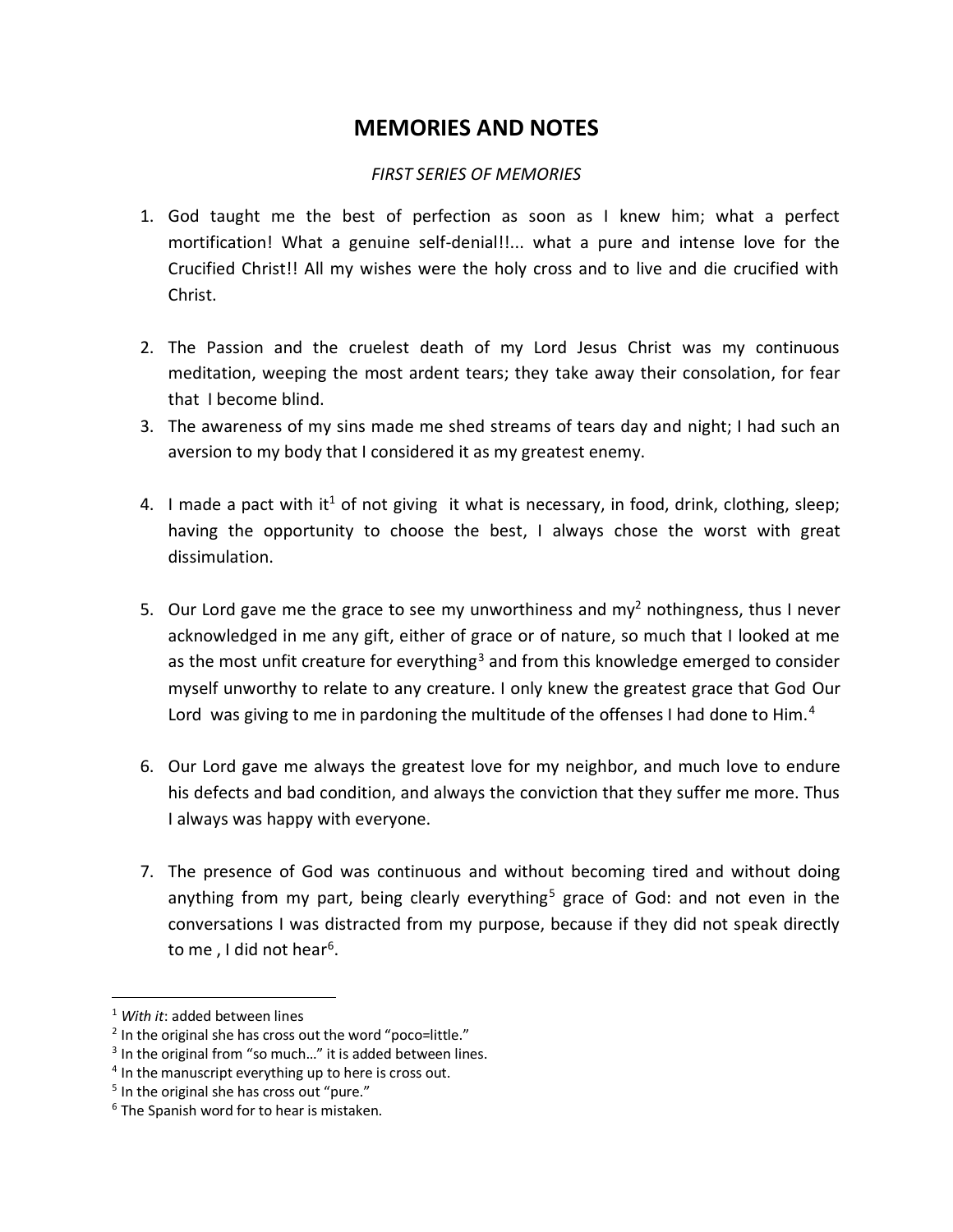- 8. God gave me such an attractive virtue, and a sobriety in all my works, and in the relationship with people<sup>7</sup> that I stole the hearts for God and<sup>8</sup> all that treated me had<sup>9</sup> much love for me. God might have done it because he wanted to steal many hearts for himself by means of this sinner, as in the past God said to Thais the sinner.
- 9. I never sought any consolation, either interior or exterior, from any creature; I always kept a profound silence of the graces that Our Lord put in my soul. And I kept this silence even with my confessors, because I did not have as a matter of consultation the Holy Law of the Lord; thus on speaking of the acts I practiced, to fulfill with perfection the Divine Commandments, it always seemed to me vanity or idle words, because I had the duty to fulfilled them;<sup>10</sup> and on the contrary it would have given me great remorse of conscience to hide the smallest thing that I had omitted due to my neglect or laziness, which, by the mercy of God, I was always very careful to confess with clarity.
- 10. If the confessor said something that could show good opinion about me or trust which he had much<sup>11</sup> it gave to me so much confusion and shame, that I did not know how to answer them; because I really did not see in me anything worth of esteem, and as if they offended me I answered with violence.
- 11. In the convent I improved the girl's education which was in decline, maybe because there were few sisters.<sup>12</sup>
- 12. For respect for God in this sinner, many abuses that existed<sup>13</sup> in the community were stopped; God Our Lord was acting in everything, nothing was mine. Older sisters, care. Young sisters, great kindness, respect, much fruit in the warnings… I gave few of them. I spoke little, I worked a lot. They accused me (to the) confessor. Moderation in work and tears.<sup>14</sup> I was all for all, great love for the sick sisters, with charity corresponding love, God liberated me from a strong headache the night of Christmas in attention to Obedience .

 $\overline{a}$ 

 $7$  In the original the word (gentes=people) is crossed out.

<sup>8</sup> In the original *and* is crossed out.

<sup>&</sup>lt;sup>9</sup> She has crossed out the word "cobravan=got"

<sup>&</sup>lt;sup>10</sup> From "because" it is crossed out in the original.

 $11$  From "which" it is between lines in the original.

 $12$  From this number on she is talking about the period she spent in the Company of Mary in Tarragona.

<sup>&</sup>lt;sup>13</sup> "existed" added between lines.

<sup>&</sup>lt;sup>14</sup> "and tears" between lines.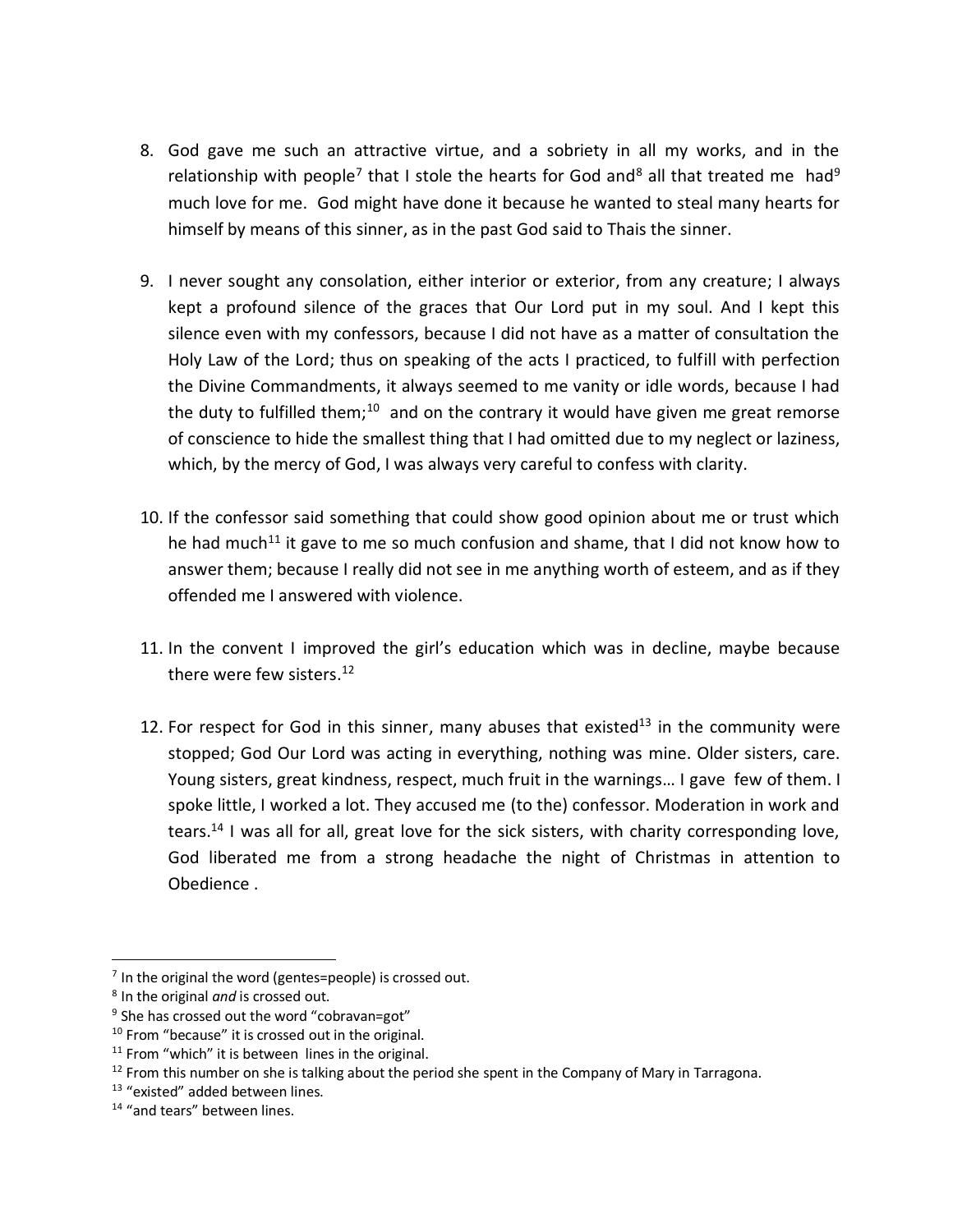- 13. In relation to Holy Poverty something extraordinary used to happen continually: at night I use to go in the dark<sup>15</sup> to pick up the things I needed for the sick sisters and, when I had both hands filled and I could not touch to know where I was, a light in the distance helped me to see where I was; this protected me from great falls<sup>16</sup> and fierce bumps against the wall.
- 14. One day God said to me: if I wanted to do works that astonished the world, by means of a pure Creature, which was to create that most pure Virgin<sup>17</sup> Mary Most Holy, from whom the Divine Liberator had to take flesh, and to make her Coredemptrix of the whole human race, why can I not use another, to whom I want to entrust the secrets of the divine arcanes for the renewal of the Church, which was born with her (Mary)? Yes, my daughter, do not have any doubts, to you; although imperfect as you are, I want to communicate the great work of the peace of my Church! What an embarrassment!!!.......... What a fright!!!!!!!!...............

What a senseless decision, according to my mind!!!!!!! I did not dare to rise up my eyes to heaven, I had then nailed to the ground begging mercy from God for my great sins: and this celestial Father called me my daughter to communicate to me the deepest and most secret riches of his heart<sup>18</sup> with so much trust as if I had never offended him! Oh infinite love of God with his creatures!!!!

Our Lord said to me more than once, that His Divine Majesty ordered from all eternity that I entered in the guild of his Church the day of the apostle Saint Peter, to signify that the second rock was born in his church, by means of her the peace of the church had to be announced in the second coming of our adorable Redeemer.

All that is explained in this paper is meant from the time I began to know God until I left the convent of Tarragona for the foundation of the Oder in Santiago de Cuba. Written by express order of obedience.

## **SECOND SERIES OF MEMORIES JESUS<sup>19</sup>**

1. In an occasion God Our Lord made me feel so many and so strong pains all over my body, that I spent three days and three nights with so much grief that, if I had not been accustomed to suffer extremely serious and mortal accidents (according to the opinion of the most experienced doctors), I would have thought that was going to

 $\overline{\phantom{a}}$ 

<sup>15</sup> *In the dark-* written between lines

<sup>16</sup> In the original falls = *caidas* is written *caydas*.

<sup>17</sup> *Virgin* between lines. She has crossed out *creature.*

<sup>18</sup> From "to communicate…." Written between lines.

<sup>&</sup>lt;sup>19</sup> The whole text appears crossed out with heavy pen lines. The original is found in the General Archive RMI. Rome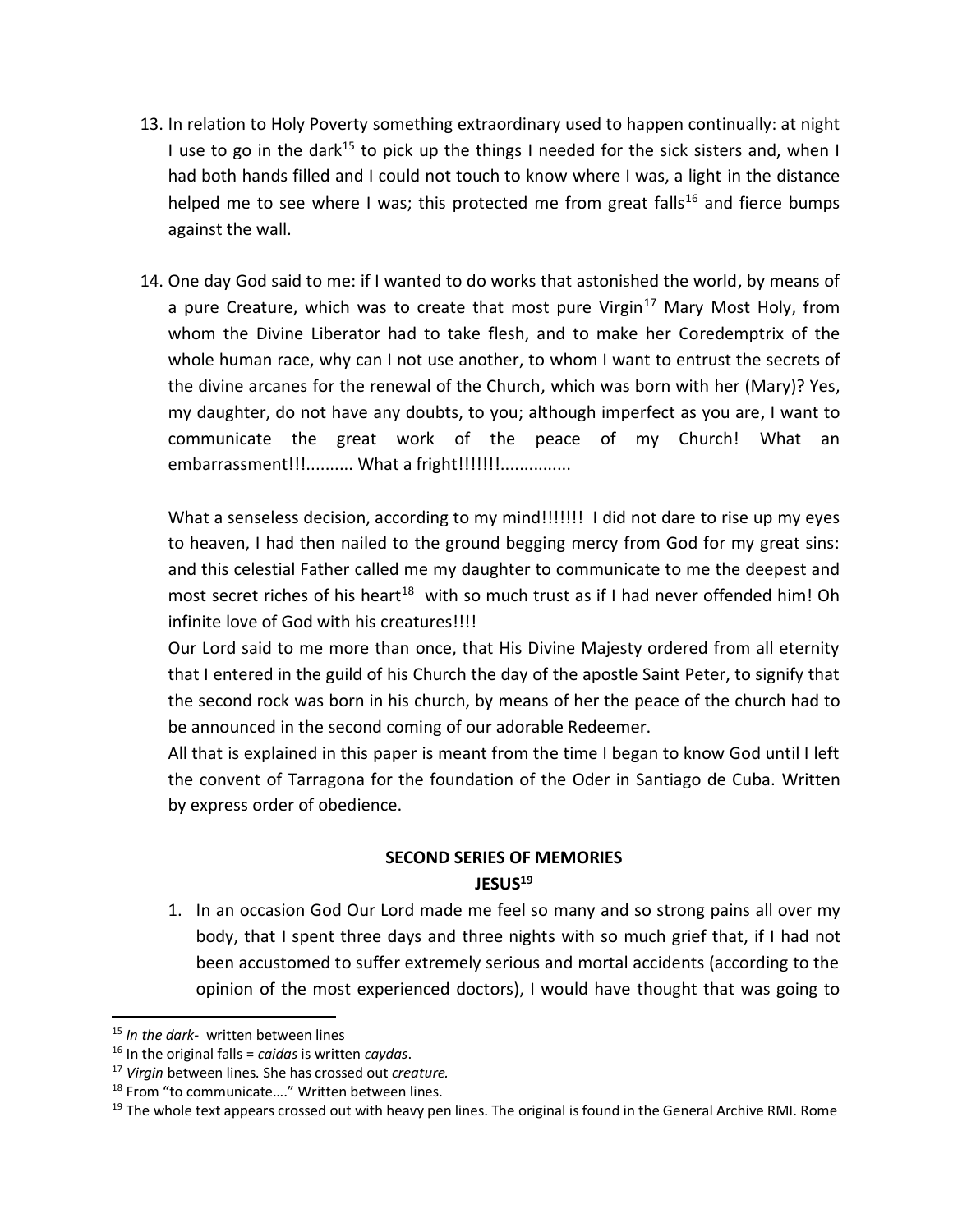expire at any time; and Our Lord said to me that with those sufferings he made me participate in the sufferings and mortal sorrows that He had suffered in the torment of the Cross. And with this he comforted me very much, and I remained very happy leaving me in the mood of suffering for the love of the one who suffered so much for me.

Another day, in which I suffered fatigue in the spirit and in the body, with a very strong headache Our Lord said to me: My Daughter, while you suffer I rest.

- 2. One day the devil, enraged for the great fruit in the classes due to me, he threw a window against my face, no doubt he wanted to cut me in pieces, or at least to leave me very much battered, if I had not defended myself of this ferocious attack covering my face with my hand; but it was God's grace, that landing the window between my shoulder and my hand, only a few pieces of glass were stuck in the palm of my hand; of which I still have the marks and, I had my hand bandaged for a long time due to the many aches that I felt, so much so that very often they reminded me of the nails of my Lord Jesus Christ.
- 3. Once again due to the anger that the devil had against me because I had a great faith in holy water, and I blessed myself, with great trust, with the sign of the cross on going to bed, one night, as to take vengeance from me, he burned my arm, and the following morning I woke up with the whole arm with blisters and very dark, so much so, that at home they were very much alarmed, and although the wounds healed very well (I believe that only with holy water) leaving my skin as before, however, as a souvenir two or three dark spots were left which never disappeared, it is more than 23 years since that happened and they have never disappeared. Another night something similar happened to one foot which made me walk around with a limp suffering many aches.
- 4. Hell has made me suffer a lot, and I would never end if I had to tell one by one the sufferings that the devil gave me, with the permission of God Our Lord to humiliate my pride and to satisfy for my great sins; but of all the sufferings he caused in my body little sorrow did I feel, because I was neither distressed by the lack of health, nor frightened by the noises he made, neither was I terrified with all the earthquakes produced by hell, nor by making my cell shake continually.
- 5. What frightens me and keeps me in a continuous anxiety are the ferocious temptations and horrible visions that Our Lord allows him to produce, and the weaknesses I feel in my flesh, because it has been given to me an angel of satan who